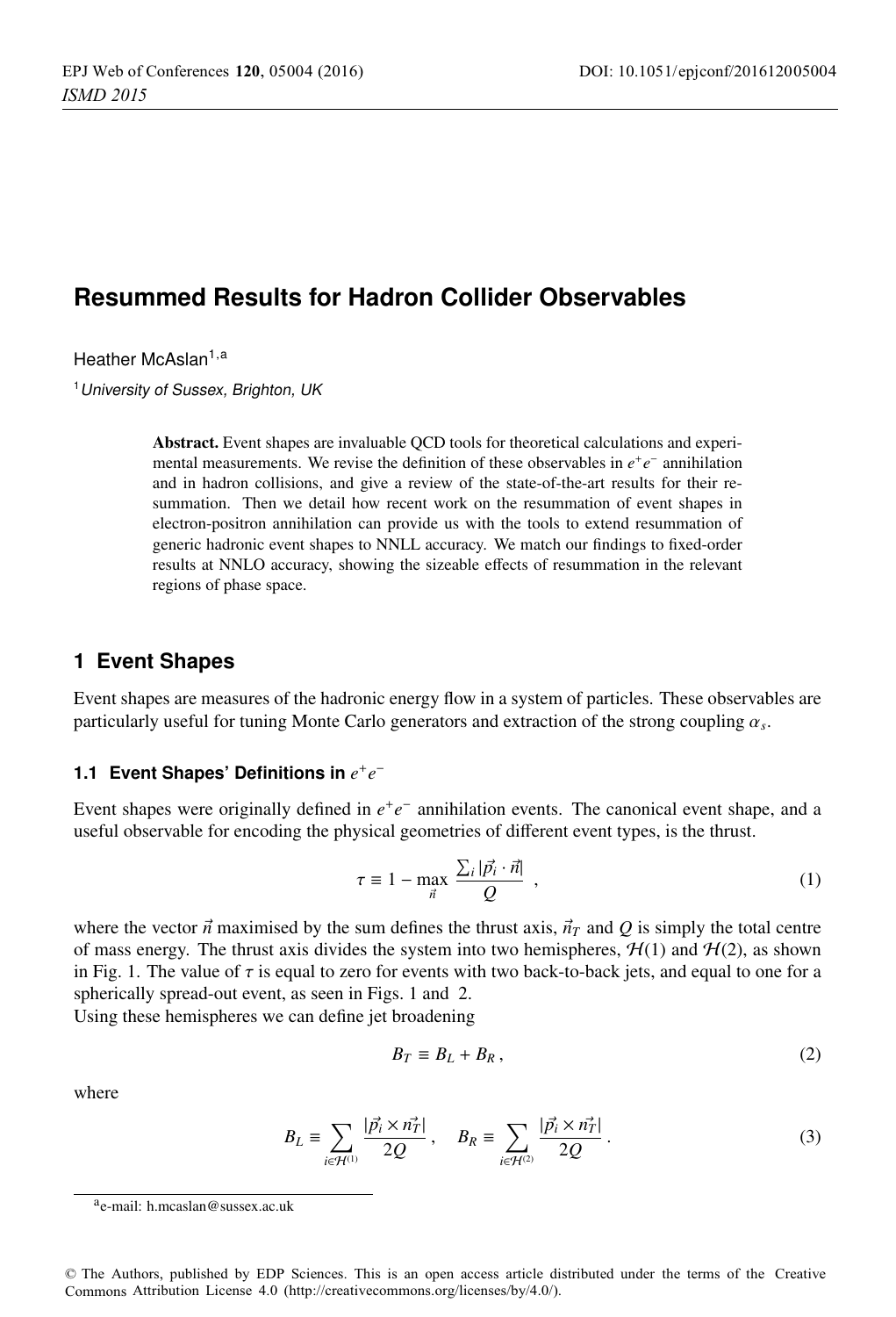



**Figure 1.** Pencil-like geometry of an event:  $\tau = 0$  Figure 2. Spherical geometry of event:  $\tau = 1$ 



#### **1.2 Event Shapes' Definitions in Hadronic Collisions**

Hadronic event shapes are defined analogously to those in *e*+*e*<sup>−</sup>. [1] However, they measure in the transverse plane, for boost invariance, and require a different choice of normalisation. Hadronic event shapes can be conveniently normalised by the sum of the transverse momentum of the final state particles. Transverse thrust is defined in analogy to thrust

$$
\tau_{\perp} \equiv \max_{n_T^2} \left( \frac{\sum_i |\vec{p}_{\perp i} \cdot n_T^2|}{\sum_i |\vec{p}_{\perp i}|} \right),\tag{4}
$$

where the maximum  $n<sub>T</sub><sup>2</sup>$  defines the transverse thrust axis.

As before, we can define a jet broadening for hadronic collisions:

$$
B_T \equiv \frac{1}{2P_{\perp}^2} \left( \sum_{i \in C^{(1)}} p_{\perp i} \sqrt{(\Delta \eta_{1,i})^2 + (\Delta \phi_{1,i})^2} + \sum_{i \in C^{(2)}} p_{\perp i} \sqrt{(\Delta \eta_{2,i})^2 + (\Delta \phi_{2,i})^2} \right),
$$
(5)

where the normalisation  $P_{\perp}^2 = \sum_i |\vec{p}_{\perp i}|$ . Here  $C^{(1)}$  and  $C^{(2)}$  are the hemispheres defined by the transverse thrust axis, but excluding any particle *i* that is not within the measured 'central region'. The issue of constraining emissions in a central region of phase space (i.e. with small  $\eta$ ) is discussed in the next section.

### **2 Globalness Issues and Solutions**

Experimentally, measurements of QCD observables are made in the central region of the detector geometry where detector information is most extensive. This is implemented in event analysis by placing a cut on events outwith a central rapidity,  $|\eta| < \eta_C$ . When carrying out theoretical predictions, however, we want to avoid cutting on regions of phase space. Restricting the phase space of emissions causes large non-global logarithms to arise, which pose difficulties to resummation. The crucial interplay between theory and experiment calls for some compromise in the calculation/measurement of observables outside of the central region.

Techniques exist to suppress the effects of non-global effects. [2] One can define a new global observable which is split into a central piece and a piece sensitive to radiation away from the central region. For example, global thrust is defined

$$
\tau_{\perp,\varepsilon} \equiv 1 - T_{\perp,\varepsilon} \equiv \tau_{\perp} + \varepsilon_{\tilde{C}}\,,\tag{6}
$$

where

$$
\varepsilon_{\bar{C}} = \frac{1}{Q_{\perp,C}} \sum_{i \notin C} p_{\perp i} e^{-|\eta_i - \eta_C|},\tag{7}
$$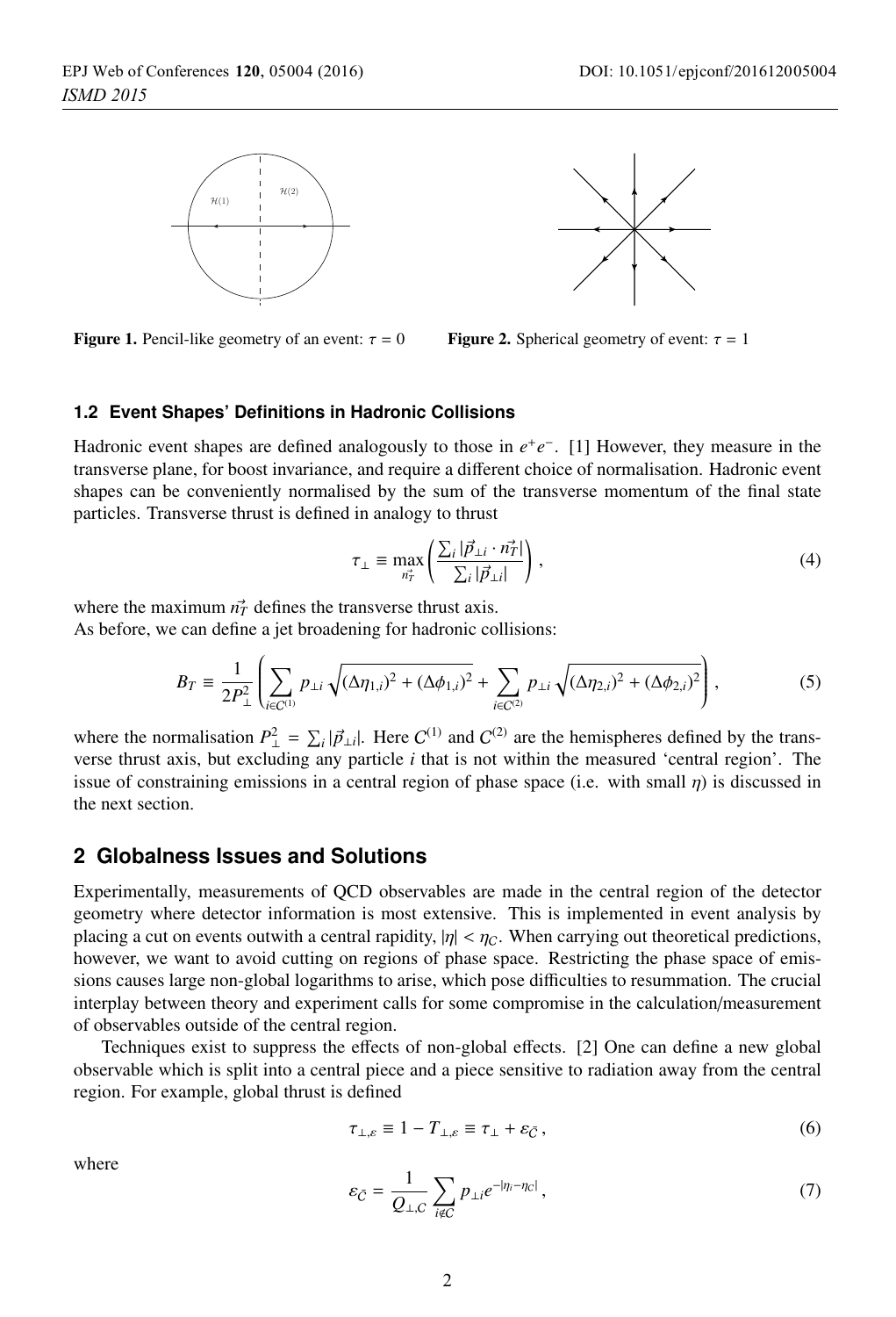and

$$
\eta_C = \frac{1}{Q_{\perp,C}} \sum_{i \in C} p_{\perp i} \eta_i , \qquad (8)
$$

and  $\tau_{\perp}$  is the hadronic transverse thrust as given in Eq. (4). The normalisation  $Q_{\perp,C}$  is the sum of transverse momenta of particles within the central region. The sum in Eqs (7) and (8) spans whichever objects we work with, be that individual particles or anti- $k_t$  jets, for example. This parameterisation allows for a hadronic global thrust definition, sensitive to radiation in all regions of phase space. Global broadening, and other global event shapes, can be constructed in the same way.

There has been recent progress in techniques for tackling non-global resummation head-on. See for example [3] [4].)

### **3 Resummation**

The infra-red and collinear safety of event shapes' definitions ensures that their cross-sections are finite in every order of perturbation theory. However, when the value of the event shape is small ( $v \approx 0$  where e.g.  $v \equiv \tau$ , for thrust) the implicit constraint on QCD radiation being soft and collinear leads to large logarithms appearing at every order in <sup>α</sup>*<sup>s</sup>*. These large logarithms are remnants of the cancellation of real and virtual singularities. The effective coupling becomes  $\alpha_s \ln(1/v) \approx 1$  and of course the perturbative expansion is no longer reliable. The series is rearranged in terms of the dominant logarithms and the cumulative distribution is resummed via the following expression [5]

$$
\Sigma(v) = \frac{1}{\sigma_0} \int_0^v dv' \frac{d\sigma(v')}{dv'} = e^{Lg_1(\lambda) + g_2(\lambda)} \mathcal{F}_{NLL}(\lambda), \qquad \lambda = \alpha_s(Q)\beta_0 \ln(1/v), \tag{9}
$$

where the exponential function is a Sudakov form factor, containing contributions arising from virtual corrections and unresolved real emissions. The  $\mathcal{F}(\lambda)$  contains contributions from real resolved emissions. The { $g_i(\lambda)$ } are ordered in decreasing logarithmic-dominance, with  $g_1(\lambda)$  resumming the leading logarithms - or terms of form  $\alpha_s^n \ln^{n+1}(1/v) - g_2(\lambda)$  resumming the next-to-leading logarithms - terms<br>of form  $\alpha_s^n \ln^n(1/n)$  - and so on Eq. (9) is accurate to next-to-leading logarithmic order (NII). Physof form  $\alpha_s^n \ln^n(1/v)$  - and so on. Eq. (9) is accurate to next-to-leading logarithmic order (NLL). Phys-<br>ically truncating at NLL order corresponds to requiring that all radiation be soft and collinear, and ically, truncating at NLL order corresponds to requiring that all radiation be soft and collinear, and widely separated in rapidity. To achieve NNLL accuracy one would also need to include  $(\alpha_s/\pi)g_3(\lambda)$ in the exponent, and any NNLL contributions to the  $\mathcal F$ -function.

### **4 Resummation Tools**

#### **4.1 CAESAR**

Resummation of event shapes (as well as other observables) to NLL accuracy has been carried out in the semi-numerical method of CAESAR, via the automated resummation of a generic observable. [5] CAESAR's generic observable is defined in the Born system, with an extra soft and collinear gluon (Fig. (3))

$$
V(\{\tilde{p}\},k) = d_{\ell} \left(\frac{k_{t}^{(\ell)}}{Q}\right)^{a_{\ell}} e^{-b_{\ell} \eta^{(\ell)}} g_{\ell}(\phi^{(\ell)})
$$
(10)

(Thrust can be recovered by setting  $a_\ell = b_\ell = 1$ .)

 $\{\tilde{p}\}$  are the hard partons (or 'legs'  $\ell$ ) involved in the event, recoiled against the additional emission. Referring to fig. (3) they are the quark-antiquark dipole,  $\{\tilde{p}\} = \{\tilde{p}_1, \tilde{p}_2\}$ .  $k_t$  is the transverse momentum of the soft and collinear emission *<sup>k</sup>*, with respect to the dipole, with some normalisation *<sup>Q</sup>*. η is its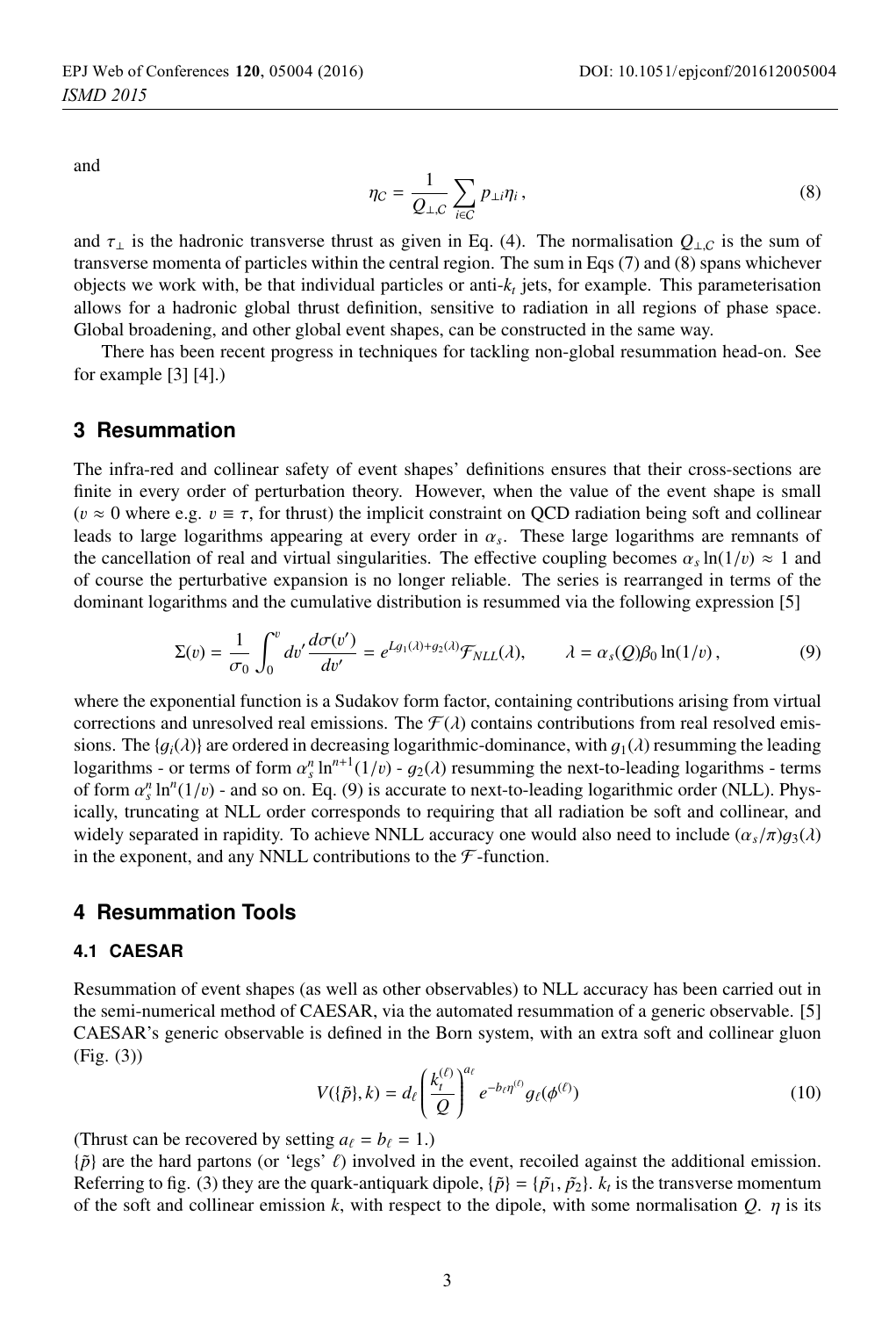

Figure 3. A system of a back-to-back quark-antiquark pair, and an additional gluon, *<sup>k</sup>*.

rapidity and  $\phi$  its azimuth, also with respect to the dipole. The  $(a, b, d, g)$  parameterise each different observable.

CAESAR requires that the observable being resummed is continuously global, thereby prohibiting non-global logarithms. This implies that the scaling of the observable is the same everywhere, i.e. that  $a = a_1 = a_2$ . The observables must also satisfy recursive infrared and collinear (rIRC) safety. rIRC safety stipulates that the observable's scaling properties should be the same in the presence of any number of extra soft and/or collinear emissions, i.e. in the presence of a series of soft and collinear emisisons  $(k_1, k_2, k_3, \ldots)$ .

#### **4.2 Resummation of Event Shapes to NNLL**

CAESAR's NLL results are the current state-of-the-art for many event shapes. Recently there have been results appearing at NNLL using Soft Collinear Effective Theory, for example the transverse thrust [6], the beam thrust [7] and N-jettiness [8].

#### **4.3 ARES (Automated Resummer of Event Shapes)**

Using the formalism of CAESAR we have recently developed a resummation method (and accompanying code, soon to be made public) for event shapes in *e*+*e*<sup>−</sup> annihilation at NNLL order. [9] To achieve NNLL accuracy, we relax the kinematic assumptions made at NLL one by one: allowing one emission to roam in phase space, i.e. for a single hard-collinear or soft-wide angle emission to occur; allowing two emissions to be close in rapidity. Every other emission must obey the stronger NLL constraints. This reults in the calculation remaining purely NNLL accurate - we do no want to introduce subleading contributions that are not fully under our control. Each of these scenarios produces a correction to the real-emission function  $\mathcal F$  in Eq. (9), giving  $\mathcal F_{NNLL} = \mathcal F_{NLL} + \delta \mathcal F_i$ . As mentioned in Sec. 3, we also include the function  $g_3(\lambda)$  in the Sudakov factor's exponent. Thus the cumulative resummed distribution of an event shape  $v$  at NNLL is

$$
\Sigma(v) = \frac{1}{\sigma_0} \int_0^v dv' \frac{d\sigma(v')}{dv'} = e^{Lg_1(\lambda) + g_2(\lambda) + \frac{\sigma_s(0)}{\pi}g_3(\lambda)} \left[ \mathcal{F}_{\text{NLL}}(\lambda) + \frac{\alpha_s(Q)}{\pi} \delta \mathcal{F}_{\text{NNLL}}(\lambda) \right]
$$
(11)

Figures (4) and (5) show the effect of adding the ARES resummation to an NNLO fixed order Monte Carlo cross-section for thrust and broadening in *e*+*e*<sup>−</sup> (we use the generator EERAD3 [10]). In the low  $\tau$  and  $B_T$  regions the resummed results are dominant, as expected. It is clear that the fixed order result on its own does not provide a good prediction of the event shape cross-section in this region, and resummation is necessary. For larger values of the observable our resummation tends to the fixed order result, which is adequate in this region. There is full agreement to  $O(\alpha_3^3)$  between the results from ARES and observables for which an analytic resummation was already available (thrust results from ARES and observables for which an analytic resummation was already available (thrust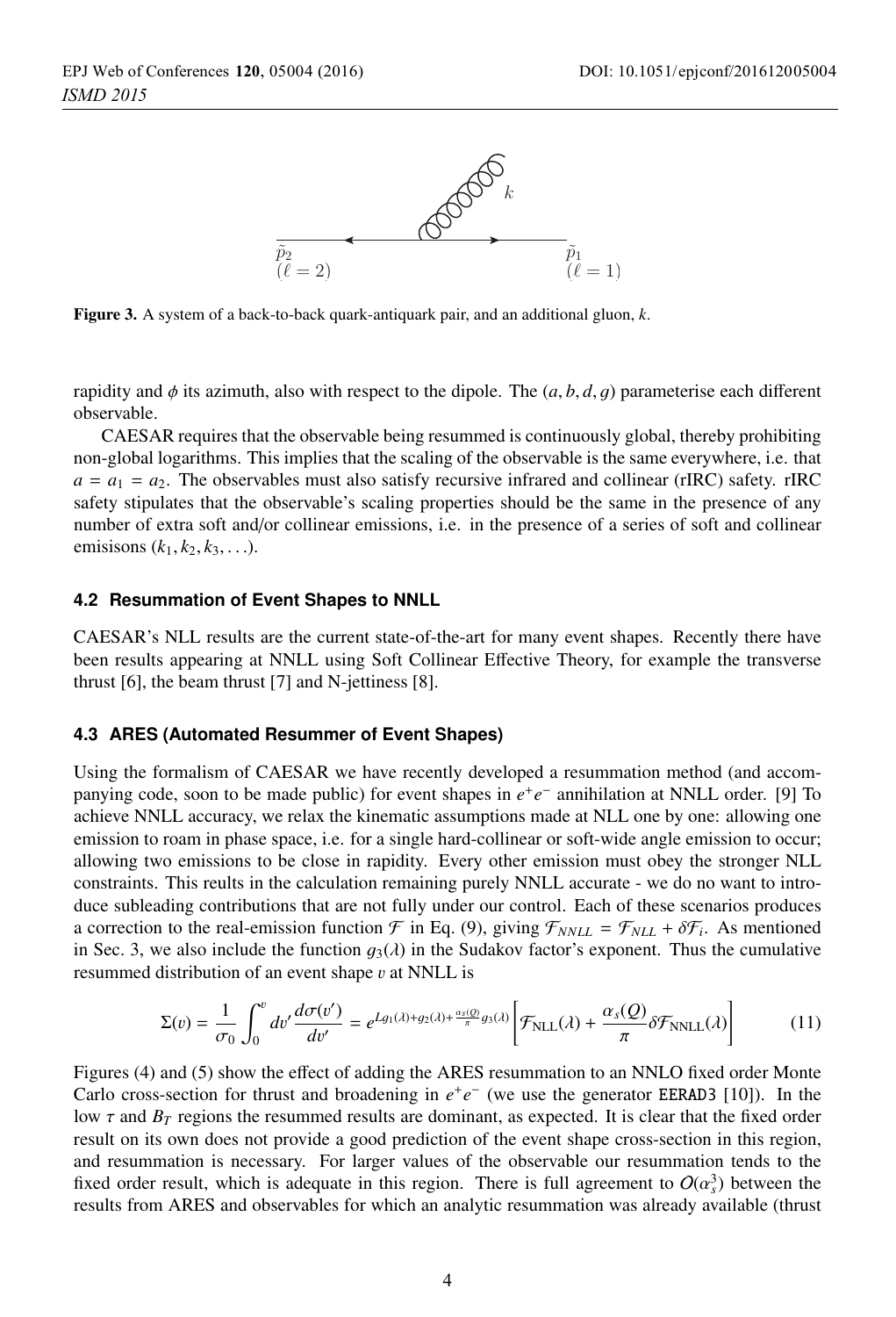

Figure 4. <sup>E</sup>ffect of the resummation on the thrust distribution.

Figure 5. <sup>E</sup>ffect of the resummation on the broadening distribution.



Figure 6. The difference between the expansion of our results and the full result must go to zero as  $ln(1/v) \rightarrow$ large positive values.

[13], total and wide broadenings[16], heavy jet mass[17]). To check our new results we compare our resummation to fixed order by expanding it in powers of the strong coupling. Figure (6) shows the difference between the fixed-order generator Event2 [18] and the expansion of our resummation to order in  $\alpha_s^2$ . To obtain stable distributions the difference of observables with the same  $k_t$ -scaling are plotted plotted,

$$
\Delta(v_1, v_2) = \left(\frac{1}{\sigma_0} \frac{d\sigma^{\text{NLO}}}{d\ln\frac{1}{v_1}} - \frac{1}{\sigma_0} \frac{d\sigma^{\text{NNLL}}|_{\text{expanded}}}{d\ln\frac{1}{v_1}}\right) - \{v_1 \to v_2\}.
$$
 (12)

As expected, this difference tends to zero for low- $v$  where the resummation is necessary to correctly capture the behaviour of the cross-section. This same trend can be seen for all of the observables we have resummed [9].